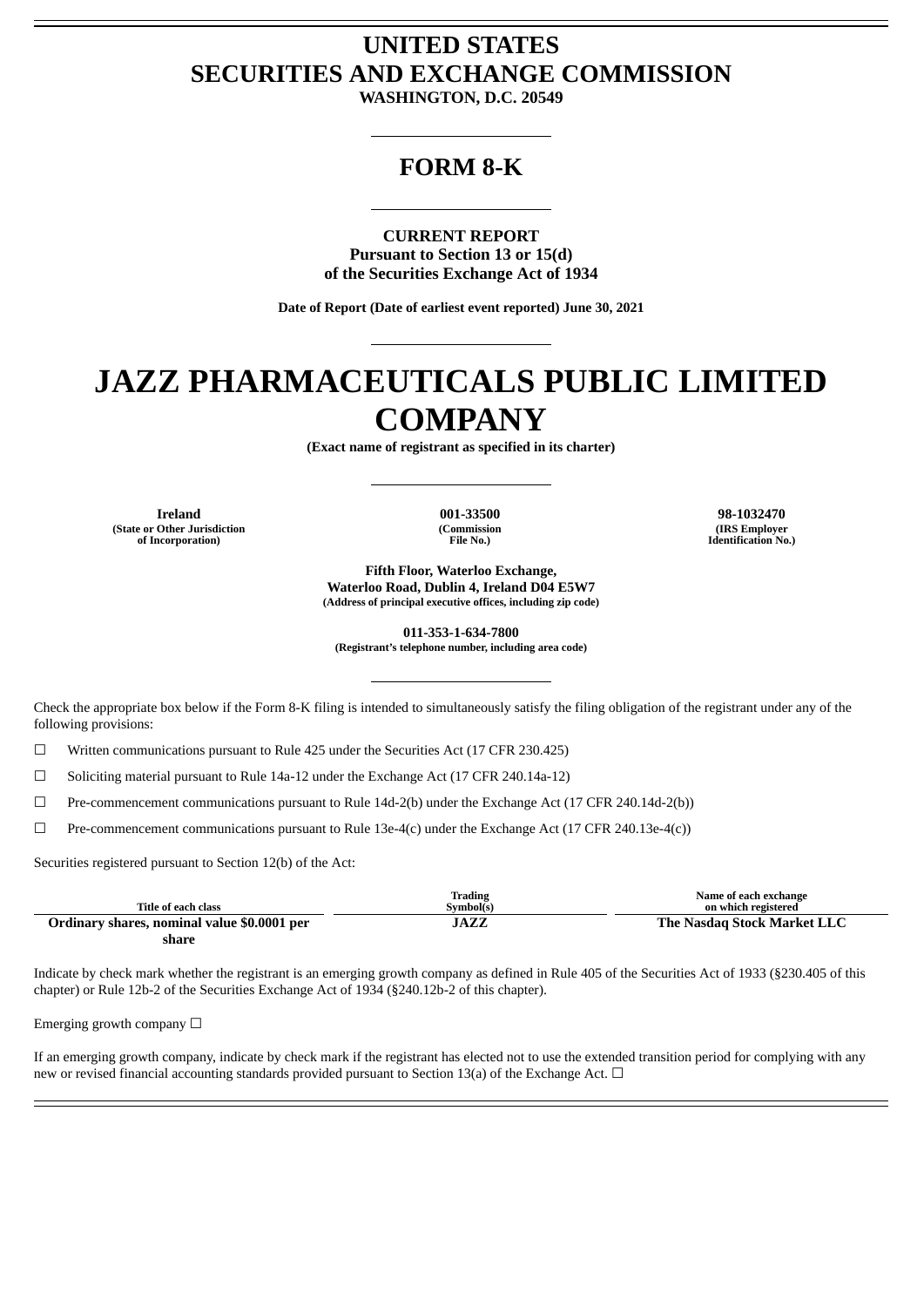### **Item 8.01. Other Events.**

On June 30, 2021, Jazz Pharmaceuticals plc (the "Company") issued a press release announcing that the U.S. Food and Drug Administration approved RylazeTM (asparaginase erwinia chrysanthemi (recombinant)-rywn) for use as a component of a multi-agent chemotherapeutic regimen for the treatment of acute lymphoblastic leukemia or lymphoblastic lymphoma in adult and pediatric patients one month and older who have developed hypersensitivity to *E. coli*-derived asparaginase. A copy of the press release is filed herewith as Exhibit 99.1 and incorporated herein by reference.

#### **Item 9.01. Financial Statements and Exhibits.**

(d) Exhibits

| <b>Exhibit</b><br>Number | <b>Description</b>                                                          |
|--------------------------|-----------------------------------------------------------------------------|
| 99.1                     | Press Release dated June 30, 2021.                                          |
| 104                      | Cover Page Interactive Data File (embedded within the Inline XBRL document) |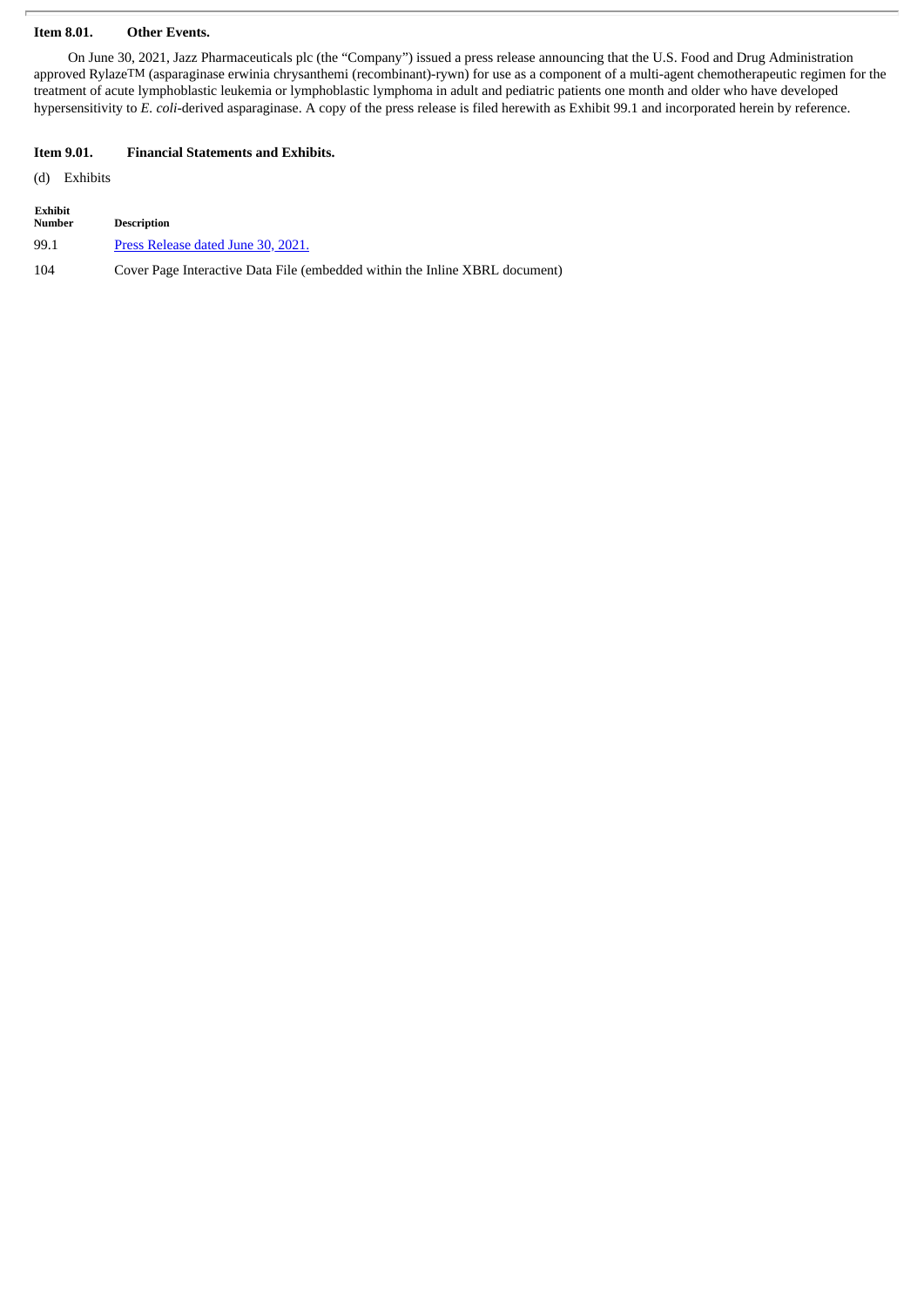**SIGNATURES**

Pursuant to the requirements of the Securities Exchange Act of 1934, the Registrant has duly caused this report to be signed on its behalf by the undersigned hereunto duly authorized.

# JAZZ PHARMACEUTICALS PUBLIC LIMITED COMPANY

By: /s/ Neena M. Patil

Name: Neena M. Patil Title: Chief Legal Officer and SVP, Legal and Corporate Affairs

Date: July 1, 2021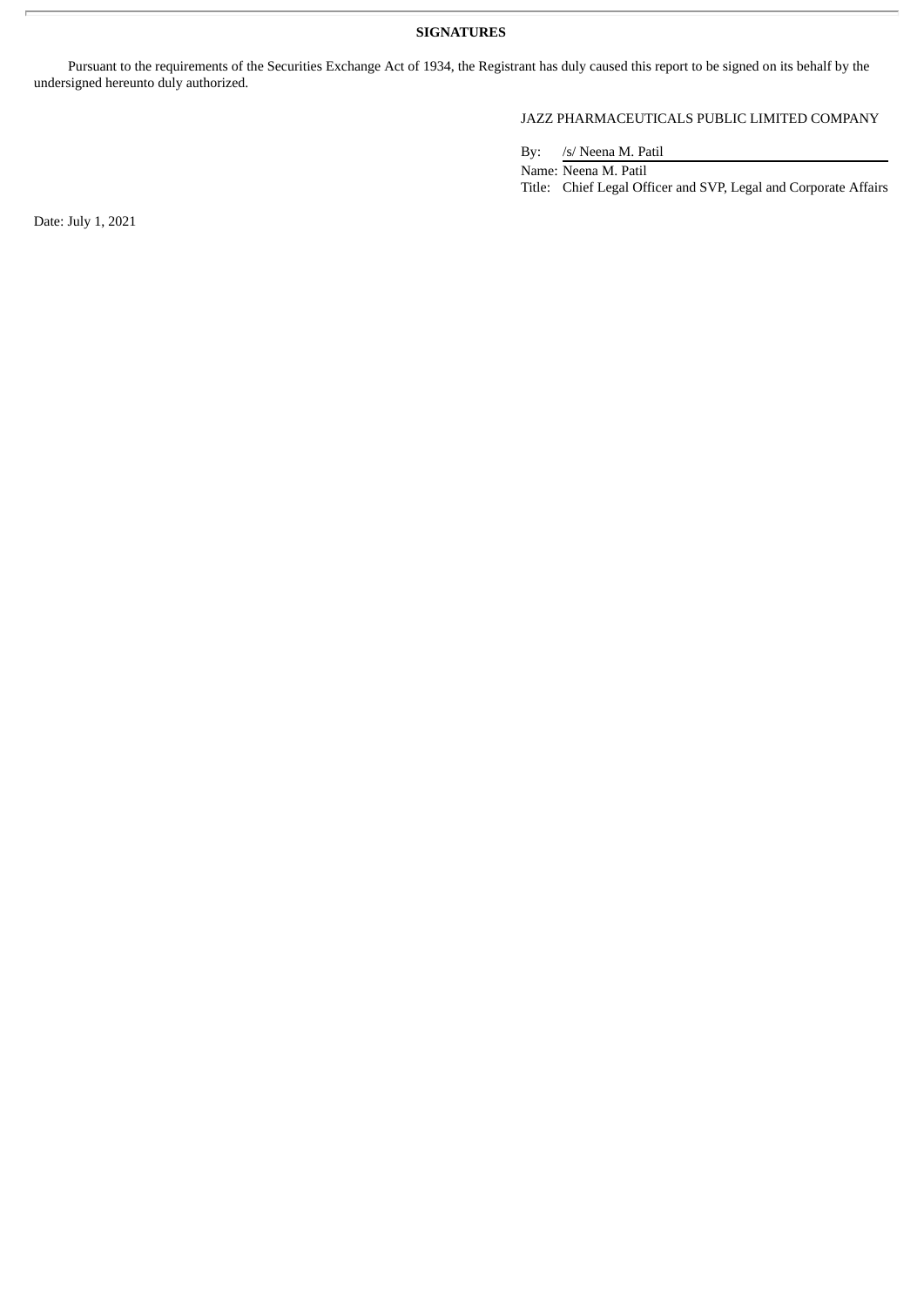<span id="page-3-0"></span>

## Jazz Pharmaceuticals Announces U.S. FDA Approval of Rylaze™ (asparaginase erwinia chrysanthemi (recombinant)-rywn) for the Treatment **of Acute Lymphoblastic Leukemia or Lymphoblastic Lymphoma**

Approval under U.S. FDA's Real-Time Oncology Review program represents an important therapeutic advance for pediatric and adult patients who *develop hypersensitivity to* E. coli*-derived asparaginase treatments*

*Rylaze is expected to become commercially available in the U.S. in mid-July*

### *Company to host investor webcast in July; details to follow*

DUBLIN, June 30, 2021 *–* Jazz Pharmaceuticals plc (Nasdaq: JAZZ) today announced the U.S. Food and Drug Administration (FDA) approval of RylazeTM (asparaginase erwinia chrysanthemi (recombinant)-rywn) for use as a component of a multi-agent chemotherapeutic regimen for the treatment of acute lymphoblastic leukemia (ALL) or lymphoblastic lymphoma (LBL) in pediatric and adult patients one month and older who have developed hypersensitivity to *E. coli*-derived asparaginase.1 *Rylaze* is the only recombinant erwinia asparaginase manufactured product that maintains a clinically meaningful level of asparaginase activity throughout the entire duration of treatment, and it was developed by Jazz to address the needs of patients and healthcare providers with an innovative, high-quality erwinia-derived asparaginase with reliable supply.

"We are excited to bring this important new treatment to patients who are in critical need, and we are grateful to FDA for the approval of *Rylaze* based on its established safety and efficacy profile. We are pleased *Rylaze* was approved before the trial is complete and are diligently working to advance additional clinical trial data. We are committed to quickly engaging with FDA to evolve the *Rylaze* product profile with additional dosing options and an IV route of administration," said Bruce Cozadd, chairman and CEO of Jazz Pharmaceuticals. "Thank you to our collaborators within the Children's Oncology Group, the clinical trial investigators, patients and their families, and all of the other stakeholders who helped us achieve this significant milestone"

*Rylaze* was granted orphan drug designation for the treatment of ALL/LBL by FDA in June 2021. The Biologics Licensing Application (BLA) approval followed review under the Real-Time Oncology Review (RTOR) program, an initiative of FDA's Oncology Center of Excellence designed for efficient delivery of safe and effective cancer treatments to patients.

The company expects *Rylaze* will be commercially available in mid-July.

"The accelerated development and approval of *Rylaze* marks an important step in bringing a meaningful new treatment option for many ALL patients – most of whom are children – who cannot tolerate *E. coli*-derived asparaginase medicine," said Dr. Luke Maese, assistant professor at the University of Utah, Primary Children's Hospital and Huntsman Cancer Institute. "Before the approval of *Rylaze,* there was a significant need for an effective asparaginase medicine that would allow patients to start and complete their prescribed treatment program with confidence in supply."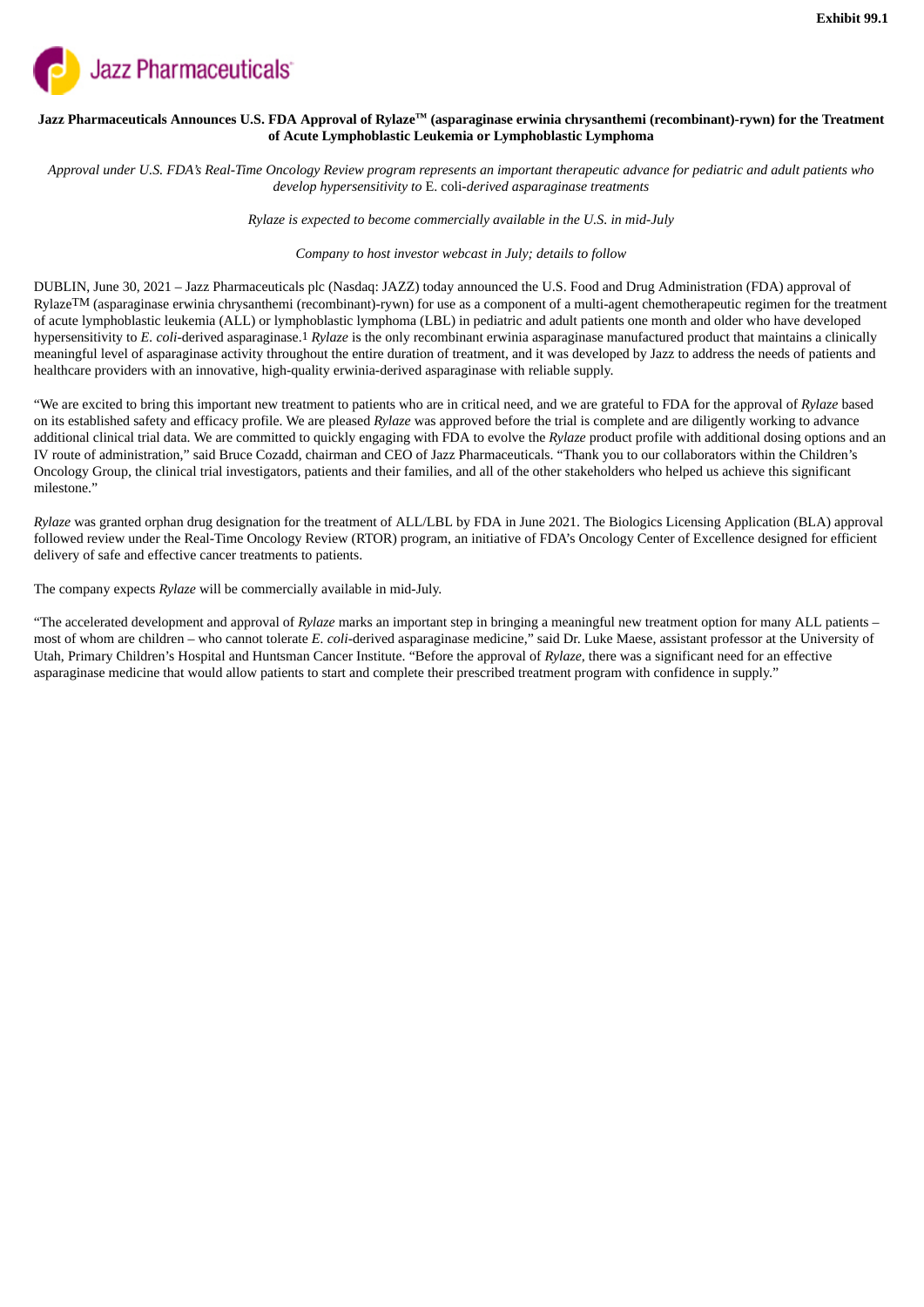Recent data from a Children's Oncology Group retrospective analysis of over 8,000 patients found that patients who did not receive a full course of asparaginase treatment due to associated toxicity had significantly lower survival outcomes – regardless of whether those patients were high risk or standard risk, slow early responders.2

# **About Study JZP458-201**

The FDA approval of *Rylaze*, also known as JZP458, is based on clinical data from an ongoing pivotal Phase 2/3 single-arm, open-label, multicenter, dose confirmation study evaluating pediatric and adult patients with ALL or LBL who have had an allergic reaction to *E. coli*-derived asparaginases and have not previously received asparaginase erwinia chrysanthemi. The study was designed to assess the safety, tolerability and efficacy of JZP458. The determination of efficacy was measured by serum asparaginase activity (SAA) levels. The Phase 2/3 study is being conducted in two parts. The first part is investigating the intramuscular (IM) route of administration, including a Monday-Wednesday-Friday dosing schedule. The second part remains active to further confirm the dose and schedule for the intravenous (IV) route of administration.

The FDA approval of *Rylaze* was based on data from the first of three IM cohorts, which demonstrated the achievement and maintenance of nadir serum asparaginase activity (NSAA) greater than or equal to the level of 0.1 U/mL at 48 hours using IM doses of *Rylaze* 25 mg/m2. The results of modeling and simulations showed that for a dosage of 25 mg/m<sup>2</sup> administered intramuscularly every 48 hours, the proportion of patients maintaining NSAA  $30.1$ U/mL at 48 hours after a dose of *Rylaze* was 93.6% (95% CI: 92.6%, 94.6%).1

The most common adverse reactions (incidence >15%) were abnormal liver test, nausea, musculoskeletal pain, fatigue, infection, headache, pyrexia, drug hypersensitivity, febrile neutropenia, decreased appetite, stomatitis, bleeding and hyperglycemia. In patients treated with the *Rylaze*, a fatal adverse reaction (infection) occurred in one patient and serious adverse reactions occurred in 55% of patients. The most frequent serious adverse reactions (in ³5% of patients) were febrile neutropenia, dehydration, pyrexia, stomatitis, diarrhea, drug hypersensitivity, infection, nausea and viral infection. Permanent discontinuation due to an adverse reaction occurred in 9% of patients who received *Rylaze*. Adverse reactions resulting in permanent discontinuation included hypersensitivity (6%) and infection (3%).1

The company will continue to work with FDA and plans to submit additional data from a completed cohort of patients evaluating 25mg/m2 IM given on Monday and Wednesday, and 50 mg/m<sup>2</sup> given on Friday in support of a M/W/F dosing schedule. Part 2 of the study is evaluating IV administration and is ongoing. The company also plans to submit these data for presentation at a future medical meeting.

#### **Investor Webcast**

The company will host an investor webcast on the *Rylaze* approval in July. Details will be announced separately.

#### **About RylazeTM (asparaginase erwinia chrysanthemi (recombinant)-rywn)**

*Rylaze,* also known as JZP458, is approved in the U.S. for use as a component of a multi-agent chemotherapeutic regimen for the treatment of acute lymphoblastic leukemia (ALL) or lymphoblastic lymphoma (LBL) in pediatric and adult patients one month and older who have developed hypersensitivity to *E. coli*-derived asparaginase. *Rylaze* has orphan drug designation for the treatment of ALL/LBL in the United States. *Rylaze* is a recombinant erwinia asparaginase that uses a novel *Pseudomonas fluorescens* expression platform. JZP458 was granted Fast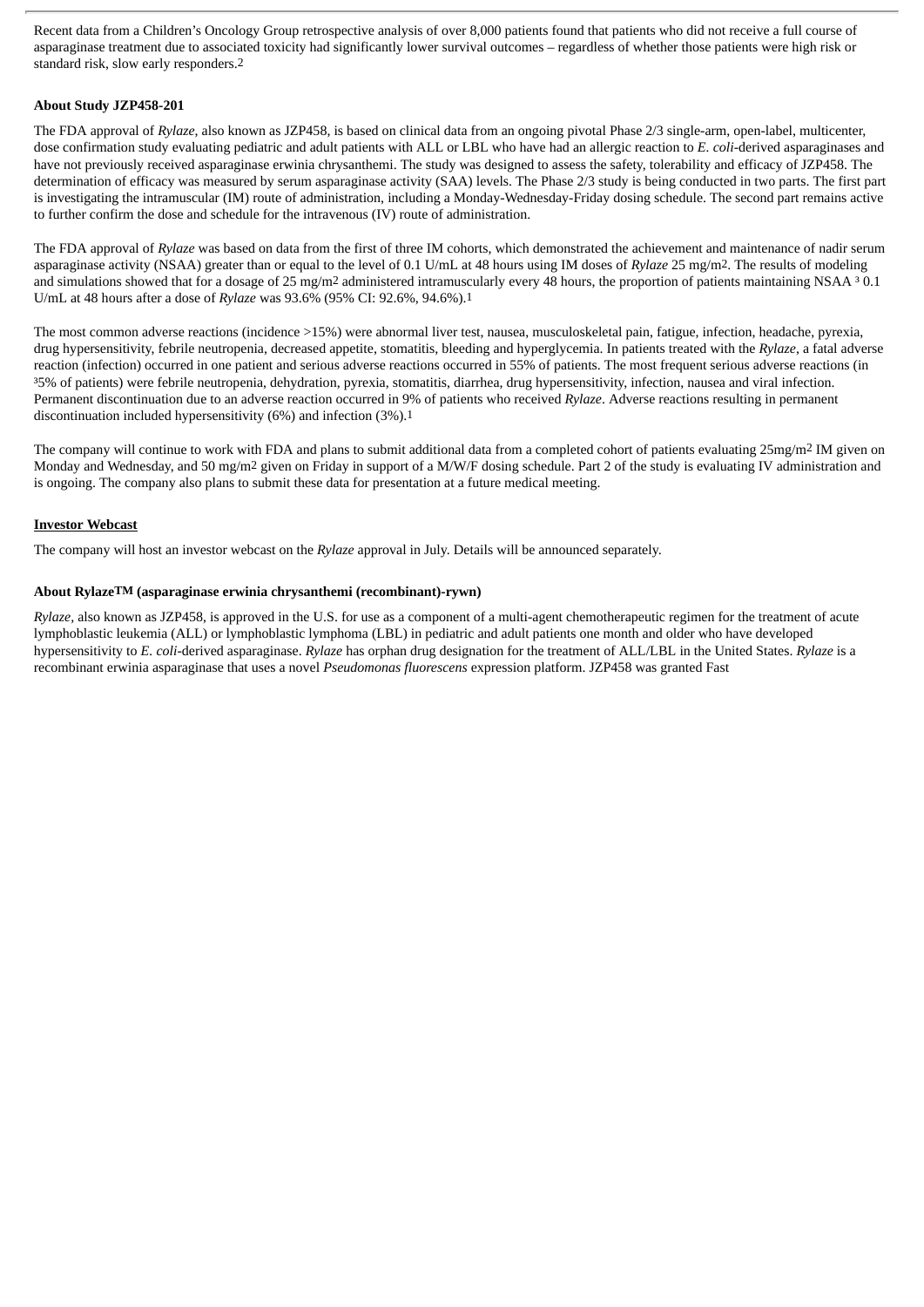Track designation by the U.S. Food and Drug Administration (FDA) in October 2019 for the treatment of this patient population. *Rylaze* was approved as part of the Real-Time Oncology Review program, an initiative of the FDA's Oncology Center of Excellence designed for efficient delivery of safe and effective cancer treatments to patients.

The full U.S. Prescribing Information for *Rylaze* is available at: <**http://pp.jazzpharma.com/pi/rylaze.en.USPI.pdf>** 

#### **Important Safety Information**

#### **RYLAZE should not be given to people who have had:**

- Serious allergic reactions to RYLAZE
- Serious swelling of the pancreas (stomach pain), serious blood clots, or serious bleeding during previous asparaginase treatment

#### **RYLAZE may cause serious side effects, including:**

- Allergic reactions (a feeling of tightness in your throat, unusual swelling/redness in your throat and/or tongue, or trouble breathing), some of which may be life-threatening
- Swelling of the pancreas (stomach pain)
- Blood clots (may have a headache or pain in leg, arm, or chest)
- **Bleeding**
- Liver problems

#### **Contact your doctor immediately if any of these side effects occur.**

**Some of the most common side effects with RYLAZE include:** liver problems, nausea, bone and muscle pain, tiredness, infection, headache, fever, allergic reactions, fever with low white blood cell count, decreased appetite, mouth swelling (sometimes with sores), bleeding, and too much sugar in the blood.

RYLAZE can harm your unborn baby. Inform your doctor if you are pregnant, planning to become pregnant, or nursing. Females of reproductive potential should use effective contraception (other than oral contraceptives) during treatment and for 3 months following the final dose. Do not breastfeed while receiving RYLAZE and for 1 week after the final dose.

#### Tell your healthcare provider if there are any side effects that are bothersome or that do not go away.

#### These are not all the possible side effects of RYLAZE. For more information, ask your healthcare provider.

#### You are encouraged to report negative side effects of prescription drugs to the FDA. Visit www.fda.gov/medwatch, or call 1-800-FDA-1088 *(1-800-332-1088).*

#### **About ALL**

ALL is a cancer of the blood and bone marrow that can progress quickly if not treated.3 Leukemia is the most common cancer in children, and about three out of four of these cases are ALL.4 Although it is one of the most common cancers in children, ALL is among the most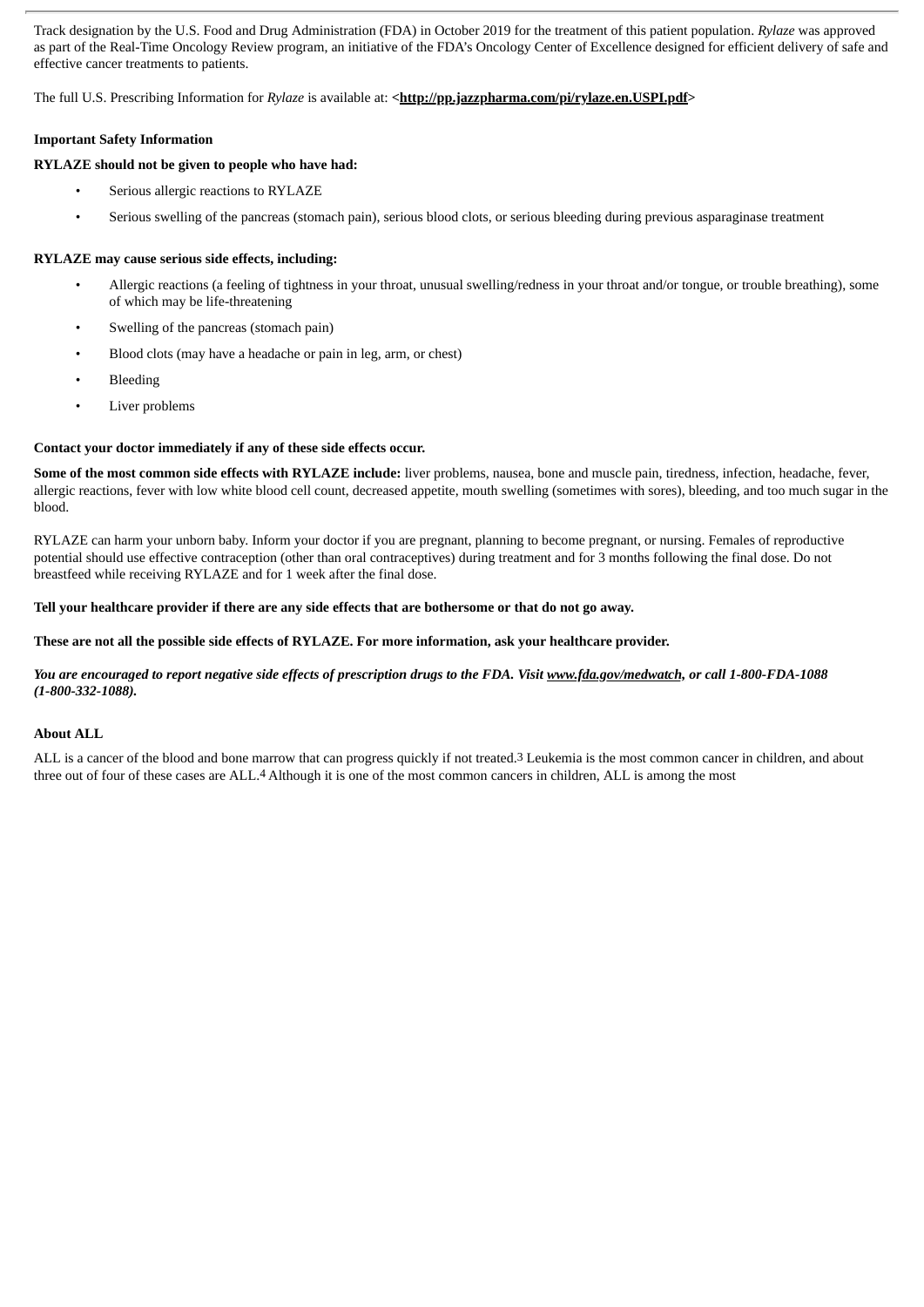curable of the pediatric malignancies due to recent advancements in treatment.5,6 Adults can also develop ALL, and about four of every 10 cases of ALL diagnosed are in adults.7 The American Cancer Society estimates that almost 6,000 new cases of ALL will be diagnosed in the United States in 2021.7 Asparaginase is a core component of multi-agent chemotherapeutic regimens in ALL.8 However, asparaginase treatments derived from *E. coli* are associated with the potential for development of hypersensitivity reactions.9

# **About Lymphoblastic Lymphoma**

LBL is a rare, fast-growing, aggressive subtype of Non-Hodgkin's lymphoma, most often seen in teenagers and young adults.<sup>8</sup> LBL is a very aggressive lymphoma – also called high-grade lymphoma – which means the lymphoma grows quickly with early spread to different parts of the body.10,11

# **About Jazz Pharmaceuticals plc**

Jazz Pharmaceuticals plc (NASDAQ: JAZZ) is a global biopharmaceutical company whose purpose is to innovate to transform the lives of patients and their families. We are dedicated to developing life-changing medicines for people with serious diseases – often with limited or no therapeutic options. We have a diverse portfolio of marketed medicines and novel product candidates, from early- to late-stage development, in neuroscience and oncology. We actively explore new options for patients including novel compounds, small molecules and biologics, and through cannabinoid science and innovative delivery technologies. Jazz is headquartered in Dublin, Ireland and has employees around the globe, serving patients in nearly 75 countries. For more information, please visit www.jazzpharmaceuticals.com and follow @JazzPharma on Twitter.

# **About The Children's Oncology Group (COG)**

COG (childrensoncologygroup.org), a member of the NCI National Clinical Trials Network (NCTN), is the world's largest organization devoted exclusively to childhood and adolescent cancer research. COG unites over 10,000 experts in childhood cancer at more than 200 leading children's hospitals, universities, and cancer centers across North America, Australia, and New Zealand in the fight against childhood cancer. Today, more than 90% of the 14,000 children and adolescents diagnosed with cancer each year in the United States are cared for at COG member institutions. Research performed by COG institutions over the past 50 years has transformed childhood cancer from a virtually incurable disease to one with a combined 5-year survival rate of 80%. COG's mission is to improve the cure rate and outcomes for all children with cancer.

#### **Caution Concerning Forward-Looking Statements**

This press release contains forward-looking statements, including, but not limited to, statements related to Jazz Pharmaceuticals' belief in the potential of *Rylaze* to provide a reliable therapeutic option for adult and pediatric patients to maximize their chance for a cure, plans for a mid-July 2021 launch of *Rylaze*, the availability of a reliable supply of *Rylaze* and other statements that are not historical facts. These forward-looking statements are based on Jazz Pharmaceuticals' current plans, objectives, estimates, expectations and intentions and inherently involve significant risks and uncertainties. Actual results and the timing of events could differ materially from those anticipated in such forward-looking statements as a result of these risks and uncertainties, which include, without limitation, effectively launching and commercializing new products; obtaining and maintaining adequate coverage and reimbursement for the company's products; delays or problems in the supply or manufacture of the company's products and other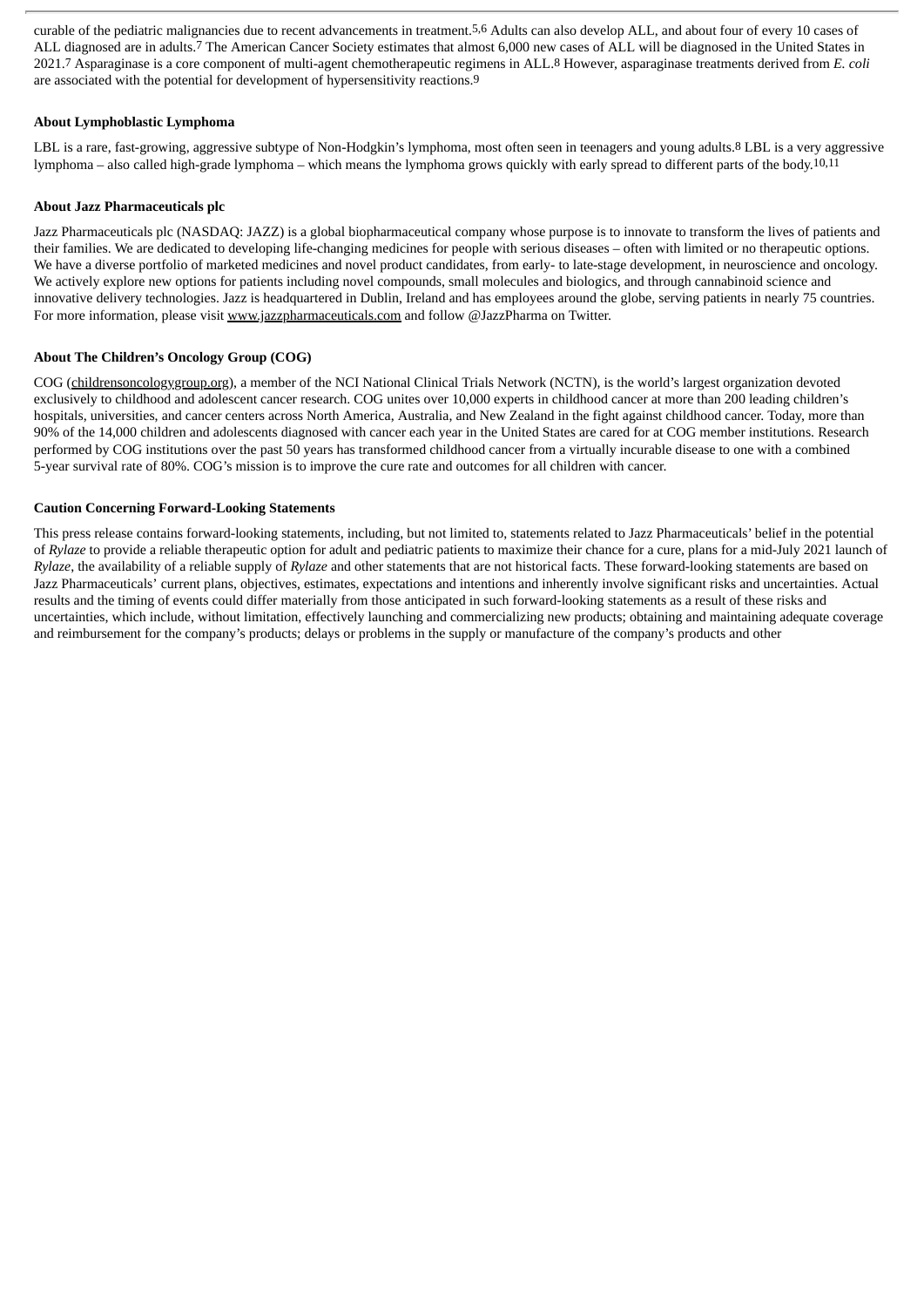risks and uncertainties affecting the company, including those described from time to time under the caption "Risk Factors" and elsewhere in Jazz Pharmaceuticals' Securities and Exchange Commission filings and reports (Commission File No. 001-33500), including Jazz Pharmaceuticals' Annual Report on Form 10-K for the year ended December 31, 2020 and future filings and reports by Jazz Pharmaceuticals. Other risks and uncertainties of which Jazz Pharmaceuticals is not currently aware may also affect Jazz Pharmaceuticals' forward-looking statements and may cause actual results and the timing of events to differ materially from those anticipated. The forward-looking statements herein are made only as of the date hereof or as of the dates indicated in the forward-looking statements, even if they are subsequently made available by Jazz Pharmaceuticals on its website or otherwise. Jazz Pharmaceuticals undertakes no obligation to update or supplement any forward-looking statements to reflect actual results, new information, future events, changes in its expectations or other circumstances that exist after the date as of which the forward-looking statements were made.

# **Jazz Media Contact:**

Jacqueline Kirby Vice President, Corporate Affairs Jazz Pharmaceuticals plc CorporateAffairsMediaInfo@jazzpharma.com Ireland, +353 1 697 2141 U.S. +1 215 867 4910

# **Jazz Investor Contact:**

Andrea N. Flynn, Ph.D. Vice President, Head, Investor Relations Jazz Pharmaceuticals plc investorinfo@jazzpharma.com Ireland, +353 1 634 3211